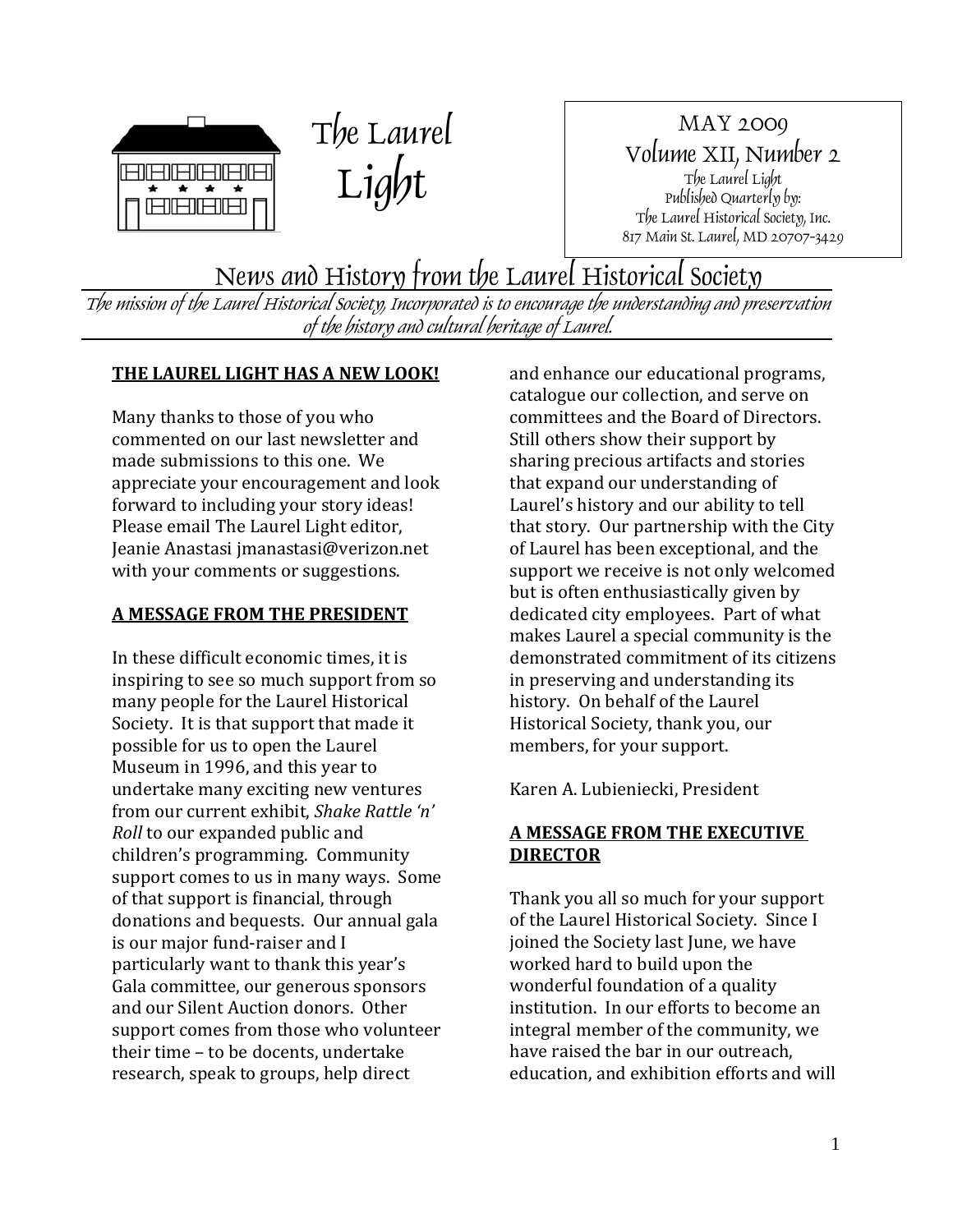continue to do so through your support! In researching for our current exhibit, *Shake Rattle 'n' Roll: Laurel in the 1950s* we learned a lot about what Laurel was like 50 years ago. Many of the things we learned have parallels to the Laurel community today. What stood out most to us as we did our research was the importance of community. I believe that in many ways this sense of community is still what defines Laurel. The overwhelming community support that the Society receives is proof of that sense of community. It is because of each and every one of you that the Laurel Historical Society exists and is able to do the work that we do. Thank you!

Lindsey Baker, Executive Director

#### **BOARD MEETING SCHEDULE**

LHS Board meetings are held the 4<sup>th</sup> Thursday of each January, April, July, and Oct. The next meetings are July 23rd, Oct 22nd, and January 28, 2010. Members are most welcome to attend these exciting meetings. They are at 7:30 PM in the Pool Meeting Room. Our Annual Meeting this year is on May 14th.

#### **MUSEUM NEWS**

The newest exhibit, *Shake, Rattle 'n' Roll: Laurel in the 1950s,* opened in February. In 1950 the population of the City of Laurel numbered just over 4,000. During the 1950s changes in society shook basic beliefs and fears rattled the status quo. As Laurel rolled into the future its residents found their lives shifting in many ways. By 1960, Laurel's population doubled to over 8,000 and the social and commercial centers had shifted.

What happened to Laurel between 1950 and 1960? How did national trends affect Laurel? Why did the town change so drastically? Join us as we explore Laurel in the 1950s, a community in transition.

## **What's Your Story?**

The Laurel Historical Society is interested in hearing YOUR story about the 1950s. Whether you lived in Laurel or lived somewhere else, we want to hear from YOU! If you weren't alive in the 1950s but you'd like to share what you've heard from your parents, grandparents, movies, television and more, we also want to hear from YOU! Join us at the museum or on line (laurelhistocialsociety.org) and tell us your story.

## **Museum Shop News**

Karen Lubieniecki and Frieda Weise, along with representatives from the consulting agency MudPuddle, presented at the Small Museum Conference in February about our on-line shop. They discussed the design, content selection, management and maintenance of the shop as well as the process for filling orders. Way to represent the LHS ladies!

Don't forget to visit the Museum shop (in person or on‐line) to purchase your Laurel items and shop our "Fifties Corner" for objects related to our current exhibit. Check out the new LHS logo t‐shirts and sew on patch.

# **Children's Corner**

We have had several successful programs for the children in our community. The recent *Have a Blast in*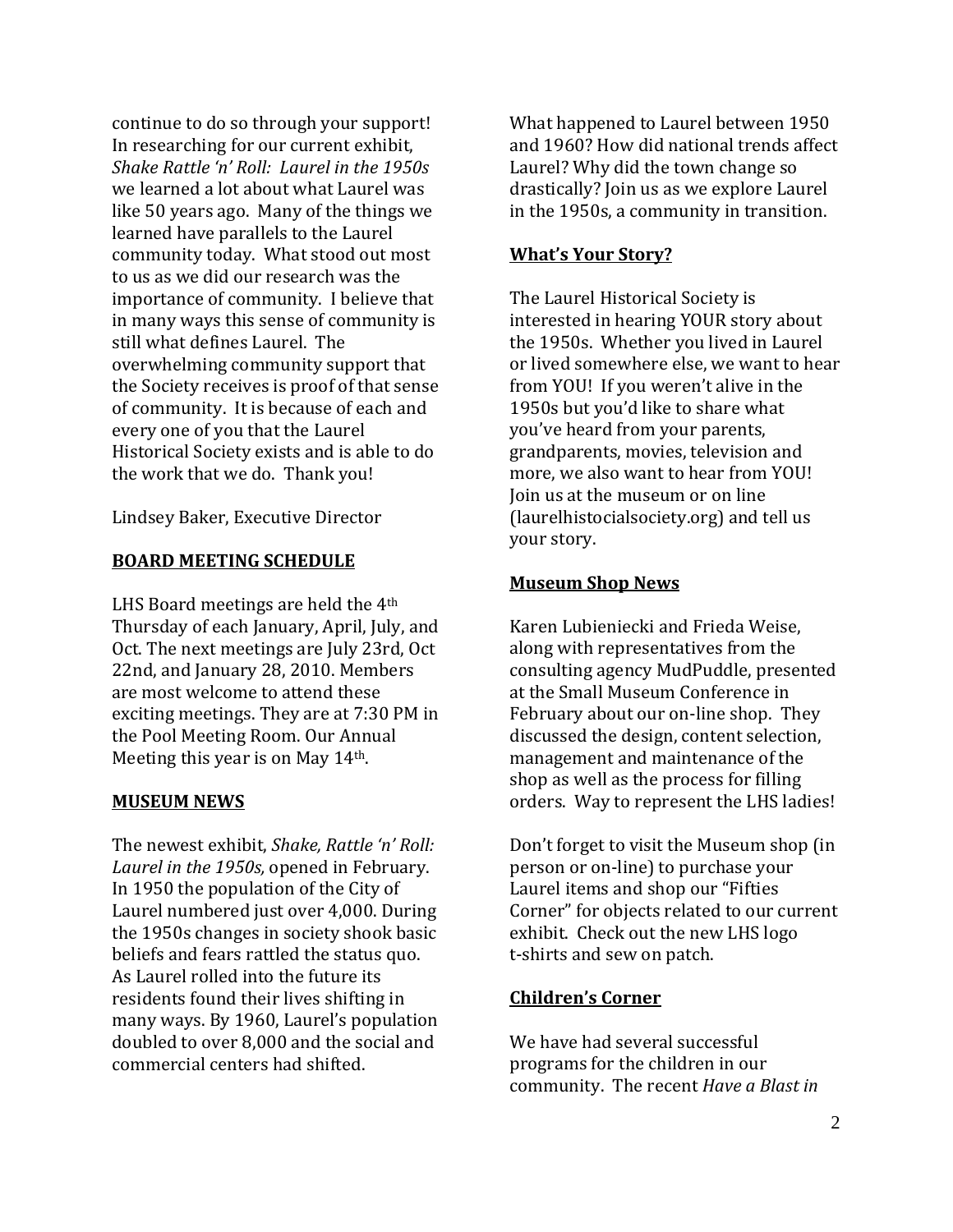*the Past!* was well attended and featured 1950s music, toys and games as well as a soda shop. We also have created an Educator's Corner on our website that includes lesson plans and resources to be utilized by teachers, scout leaders, home school groups and others. Our research library is available for children and their parents to research topics of interest related to Laurel History. Check it out!

The entire student body of Laurel Elementary School is visiting the Museum for tours and activities in April and May. This is the first time that the entire school has visited and we are very excited about this partnership.

The museum is open Wednesday 10AM – 2PM, Friday 10AM – 2PM and Sunday 1PM – 4PM and by appointment.

## **RESEARCH LIBRARY HAS EXPANDED HOURS**

 The Museum's Research Library is open to the public on Mondays from 10 AM ‐12PM. If you are interested in doing research or helping in the research library, please call the Museum.

# **WELCOME NEW MEMBERS**

Please welcome our new members: Michael and Ela Peden Amber Cook

# **CHANGE IN MEMBERSHIP YEAR**

Please be advised that the membership year will now be July 1 through June 30. Membership renewals will be mailed in May. If you have already renewed, you are in good standing until next June 2010. If not, you will be receiving a

notice. You can now renew or join on‐ line!!

#### **VOLUNTEER UPDATE**

Please welcome new volunteers: Mary Dresser: Shop and Docent Jannie Curry: Research & Special Events Celeste Dade‐Vinson: Shop and Docent

Volunteers are needed for the following: **seum Shop** for two afternoons per **Mu** month from Noon to 2:00 PM.  $\mathcal{R}$ 

**Assistant Shop Manager** for approximately six hours per month to assist with shop records, ordering and sales. Hours are flexible and retail experience is helpful but not necessary.

# **GALA WRAPUP**

There was a *Moonlight Over Laurel: A 1950s Evening* on April 4th for the annual Laurel Historical Society Gala. Guests enjoyed a fabulous buffet dinner, dancing to the Swing Time Big Band and the always spirited and competitive Silent Auction.



Mr. and Mrs. Kim, Owners of Main Street Pharmacy

We would like to acknowledge and thank the following gala sponsors for their : generous contributions

Main Street Pharmacy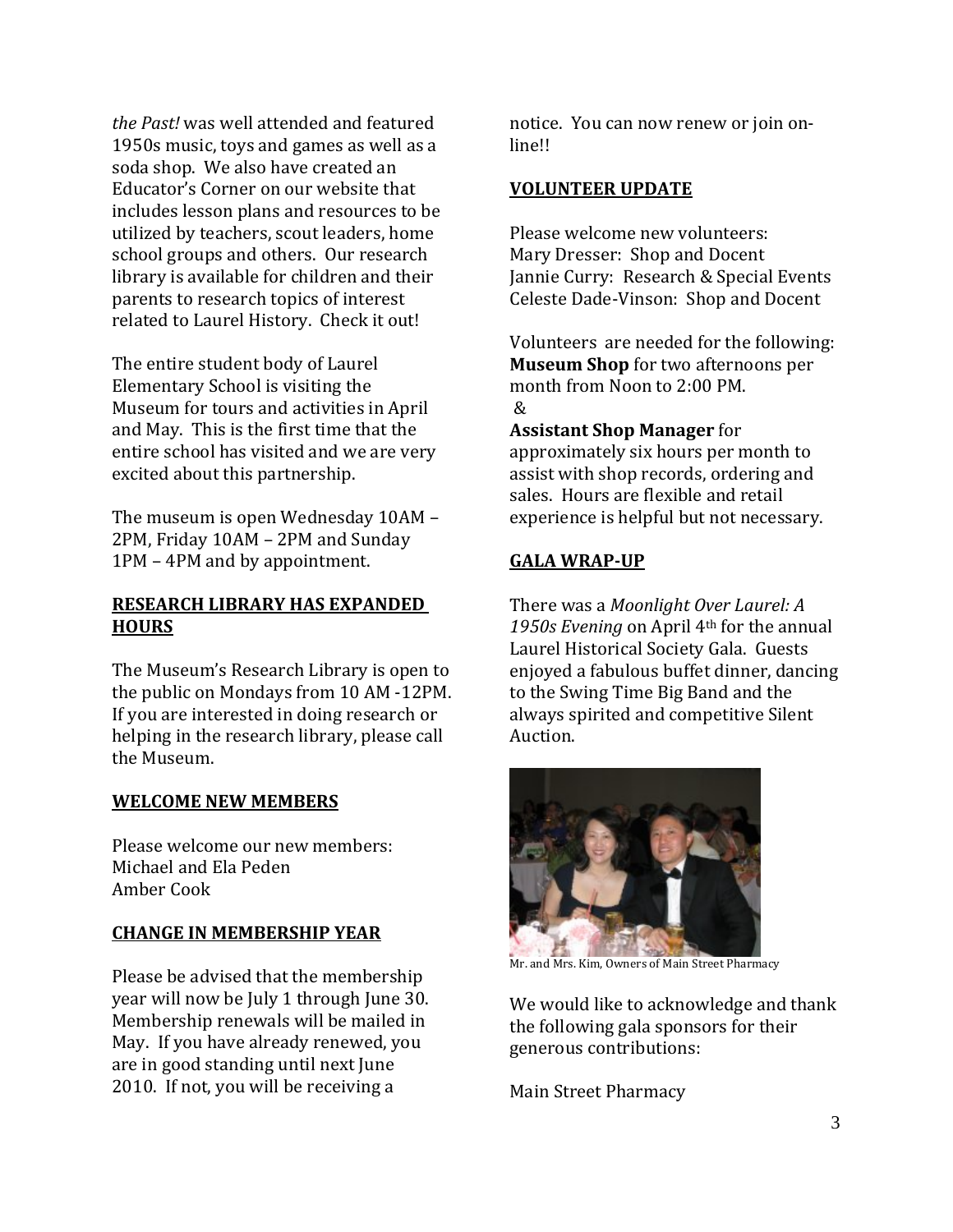Gertrude L. Poe Glenn Feagin, Coldwell Banker Residential Brokerage Revere Bank Schembari Family Dentistry Patricia Bentley-Fisher in memory of Elwood L. Fisher UPS Snow Hill Garden Club

Thank you also to our *Rebels with a Cause* who made monetary donations to the gala:

John and Lesley Brinton Larry and Barbara Eldridge Julia Brown Jim and Marlene Frazier Anne‐Marie Gabor Russell and Jean Jones Dr. and Mrs. Akbar Masood Maryland Massey Jim and Bobbi McCeney Bob and Jeanne Mignon Lou and Carole Montesi Bob and Bea Newkirk Betty Wingate

Look for a listing of our generous Silent Auction donors in the next newsletter in August.

#### **ADAPTIVE REUSE OF BUILDINGS**

Submitted by Elizabeth L. Compton

The Laurel Museum was originally a c 1840 millworker's house. It is an example of the adaptive re‐use of historic buildings. It housed four families who labored in the nearby Laurel Cotton Mill in the town of "Laurel Factory" until 875. 1

What better use of this structure could there be than for it to be reborn as an educational institution to tell the story of the early resident's lives and culture? Today's children have the opportunity to learn of their daily lives and the history of the development of the Laurel Community. Such re‐use improves neighborhoods, fosters economy and nurtures cultural assets by depicting the unique heritage of our town.

There are many such examples of adaptive re‐use of older structures, homes and businesses in Laurel. Some will be featured in future publications. Would you like to highlight their stories? If so, send an old and a current picture and as much history as you know to share with our readers and we will feature them in a future edition of the Laurel Light.

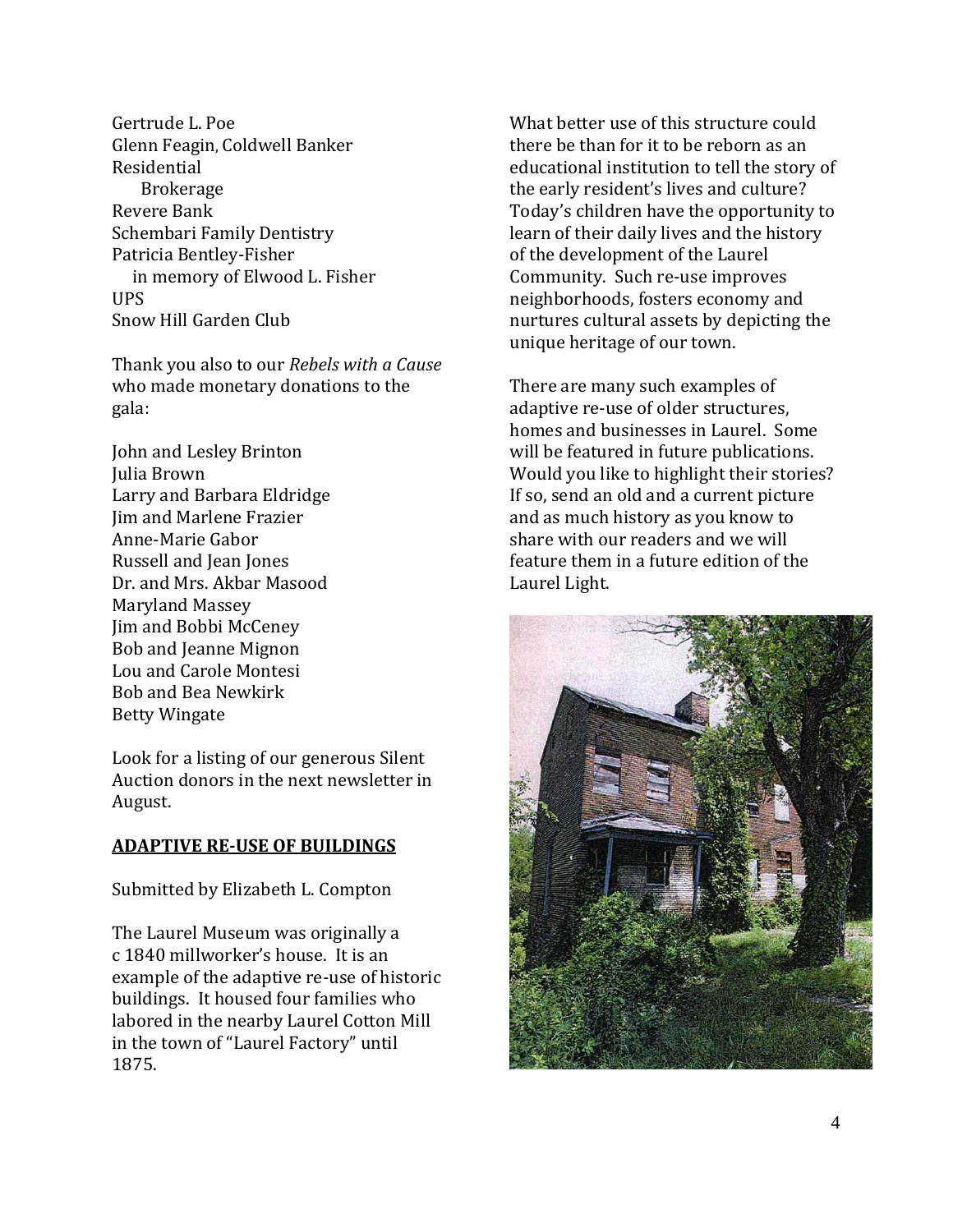

# **BECOME A PART OF LAUREL HISTORY!**

Celebrate The Laurel Museum and become a part of its history. Purchase a brick on the Laurel Museum Brick Walk and become part of the historical fabric of this 1840s building. A Laurel Museum brick is the perfect way to celebrate your children, parents, grandparents or other family members. Businesses can also show their support and ensure that their involvement and support of the Laurel community will be remembered. Contact us at:

nfo@laurelhistoricalsociety.com or by i alling (301)725‐7975. c

#### **DID YOU KNOW?**

With all the talk about the new Laurel Library lately we thought we would share with you the historical path our town library has taken. The Laurel Free Library started out in a space at 904 Montgomery Street. It was then moved to the Patuxent Bank Building at the northwest corner of Main Street and Washington Boulevard on the 2<sup>nd</sup> floor. In 1929 the library moved to the 300 block of Main Street and shared space with the Laurel Women's Club. The current library was built on 7<sup>th</sup> street on land donated by the Stanley family.

#### **ANOTHER BUILDING DEMOLISHED!**

Many remember when the Tastee Freeze on Route 1 was the first McDonald's complete with the iconic golden arches. Sadly, the building was demolished in March to make way for another business to be built on the site.



Demolition of Tastee Freeze/McDonald's photograph submitted by Mike McLaughlin

#### **LAUREL REMEMBERS…**

Excerpt reprinted from a 1999 Laurel Leader article by Elizabeth L. Compton

In a town named for a species of local flora, spring is an important time of year. Neighbors re‐emerge after the winter's hibernation, and things start happening. Here are one lifelong Laurelite's recollections of seasons past:

As another beautiful spring turns to summer, I am reminded of many spring times of my childhood in Laurel. I grew up on Second Street when it still was a narrow, tree‐lined, dead‐end restricted lane where tufts of grass, violets and dandelions grew in the space between the brick sidewalks and the street. It extended only from Laurel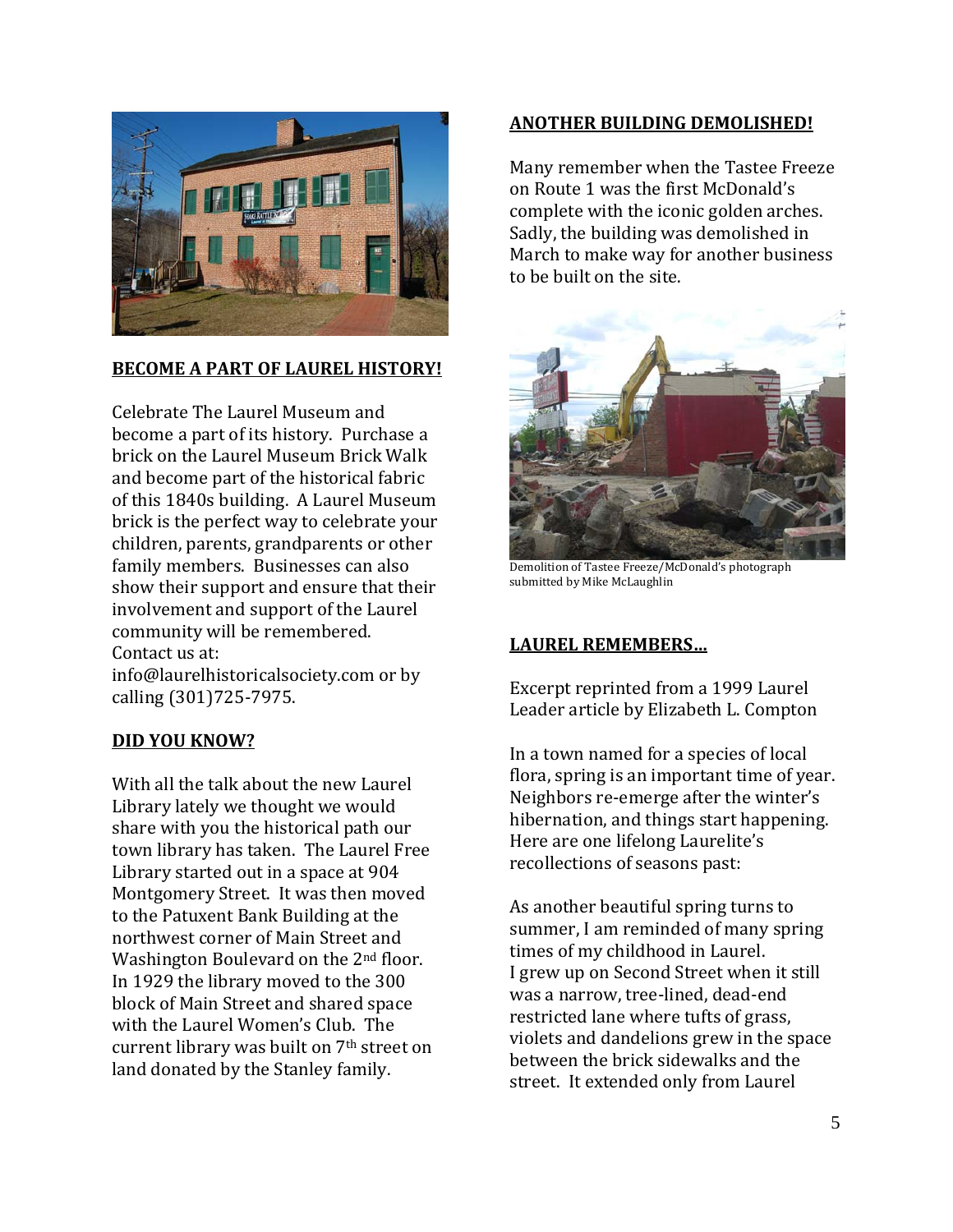Avenue to Main Street. This was before Route 1 or "The Boulevard" as we called it, was split into north‐and south‐bound lanes through Laurel.

We had wonderful neighbors who took loving care of their homes and gardens, especially at spring clean‐up time. The Miller family on the north side of our house had a beautiful yard with a rose‐ covered gazebo on the front lawn of their Victorian home, and a gigantic sycamore tree in the back, with shrubbery and flowers dotting other areas. The yard was fenced but the much‐used gate between our properties opened to the happy traffic between the families. Mrs. Miller and my grandmother traded seeds and plants until they had developed a colorful, mirror‐image perennial garden fence row.

I delighted to see the bees and hummingbirds and butterflies fluttering over the bergamot and phlox outside my bedroom window, and the line of greens, . pinks, lavenders and yellow blossoms I remember my brother and I were awakened by our parents to view the white, fragrant, night-blooming cereus plant. On other summer evenings we woke to see the flaming sky of the aurora borealis. What exciting moments! There was a large open field across the street, where bales of hay were stored in a three‐sided barn. Half of the field was mowed so the boys in the neighborhood could play ball. The other half grew tall grass mixed with wildflowers, honeysuckle, buttercups, daisies and chicory. A tiny stream meandered through the back of the field where polliwogs, waterbugs and little fish skittered in the shallow water.

Laurel was a great place in which to grow up! It still is!

It is encouraging to see young people moving to Laurel in new homes and restoring the older ones, taking pride in their surroundings and planting gardens. The city, business and civic organizations who have planted our streetscapes with trees and flowers should be commended.

There are many pockets of natural beauty left in Laurel and our appreciated city parks. Our own mountain laurel (kalmia latifolia), which promoted our 19th century dwellers to name our town for this native plan, will be blooming in June. Watch for it!

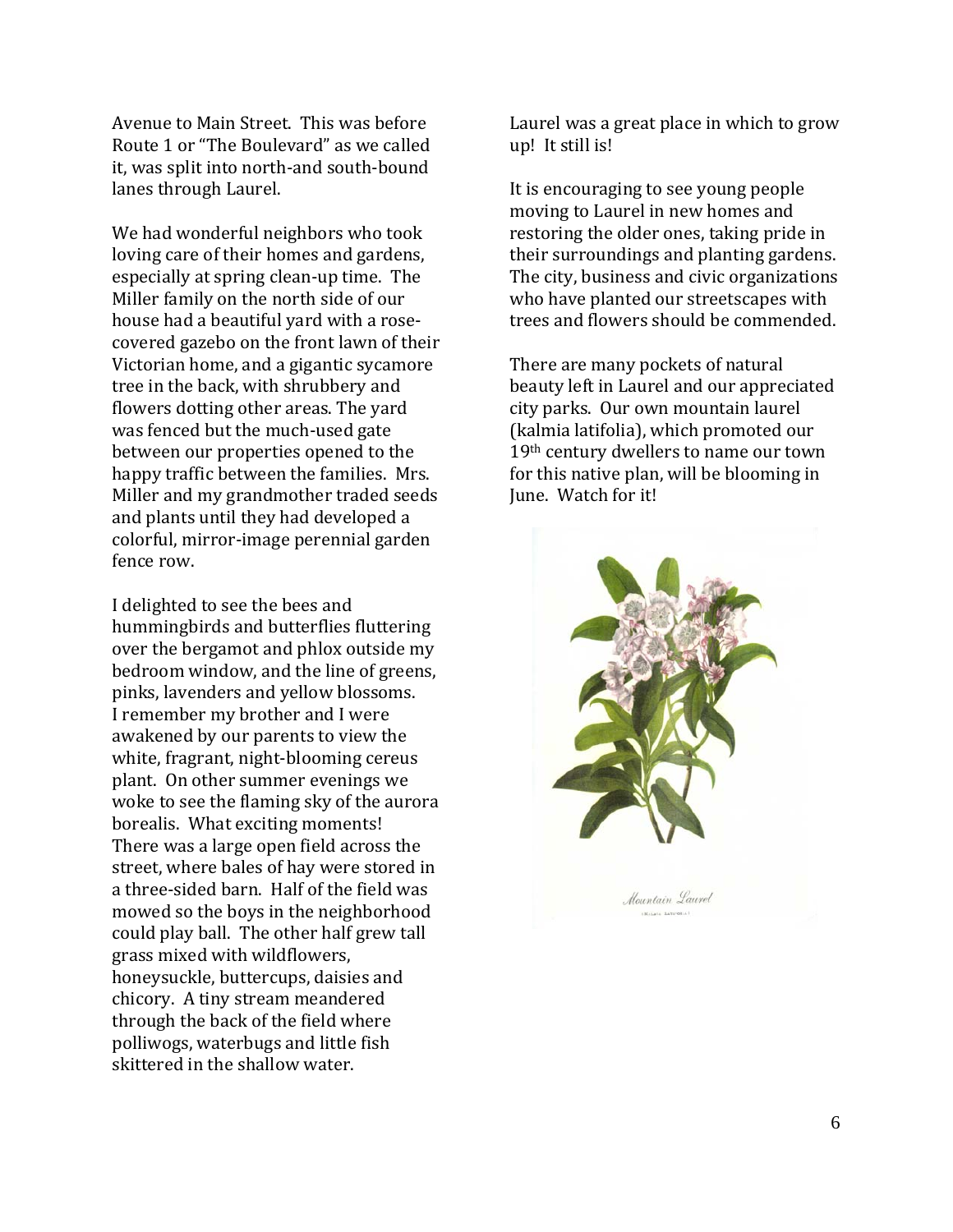# **A Quarter of Fun with the LHS**

February 2009 Opening of "Shake, Rattle 'n' Roll: Laurel in the 1950s"





Friends Old and New Enjoy the Opening

# "Who Were Ozzie and Harriet" Lecture February 2009



"Have a Blast in the Past" March 2009



Kids learn about authentic 1950s Toys

**For More Images, Visit: www.laurelhistoricalsociety.org/ pages/photoGallery.html**



Junior Docents lend a helping hand

# Moonlight Over Laurel: A 1950s Evening



Betty Compton and Lindsey Baker



Holly and Scott Lilienthal



Mayor Craig Moe and Bobbi McCeney